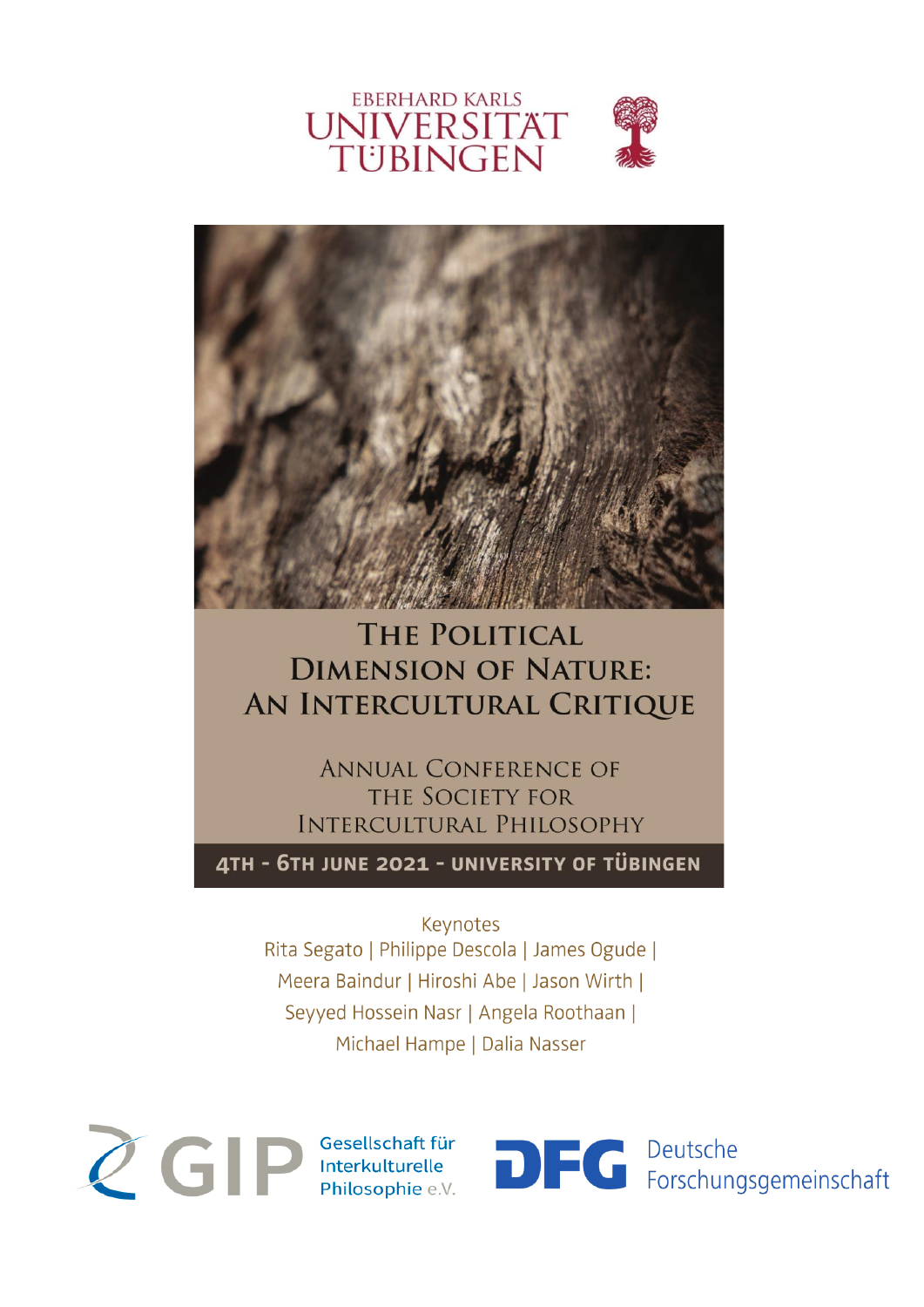The increasingly critical impact of climate change has placed human interaction with nature on the political agenda. This reflects the realization that humans are in the process of destroying their own livelihoods. While politics, however, is primarily concerned with stopping the destruction, in contemporary natural philosophy thought is being given to a fundamentally different way of dealing with nature. In addition, attention has recently been drawn, especially in the sociology of knowledge, to the profound shock that the current climate crisis means for human's self-understanding in modernity. Common to the various answers to the shaking of the human self-understanding is that they want to remeasure the relationship between humans and their environment, things, nature and technology. Such a remeasurement exceeds political action, since in the history of European-Western philosophy the sphere of the political has itself always been understood in distinction to nature.

The Aristotelian understanding of man as a *zoon politikon* is based on the fact that humans are able to give themselves their own laws and that the sphere of action of such autonomy is set off against the heteronomous determined nature. Even in 20th century, this figure can be found, for example, in the political philosophy of Hannah Arendt. The demand for a remeasurement of the relationship between man and nature is therefore not only a question of political action, but above all also a question of the political as distinct from the natural. Precisely for this reason, however, the attempt to ascribe an agency of its own to nature and things could fall short, since it merely enlarges the circle of those who participate in the sphere of political action. The question of the political and the natural goes deeper and affects the philosophical thinking in the European-Western tradition in its foundations.

This is where intercultural criticism must start and confront the current struggle for a renewal of the understanding of nature with the thinking of non-European cultures and epochs. In recent years, corresponding work has been done, above all, in confrontation with Buddhism and in the recognition of Latin American and African experiences. The conference would like to tie in with these works, but also to allow further experiences of nature from other cultural traditions to have their say. In addition, the importance of an intercultural experience of nature will be explored. If the relationship between human beings and nature presents itself differently in the various approaches, then it is more than just a matter of different conceptualizations of nature. Then human reality as a whole is affected and therefore the question of the relation of the different approaches to each other arises. The answer to this question directly concerns the political dimension of nature.

#### **Important Information**

• Due to the current pandemic situation, the conference will take place as an online event. Participation will be possible via **ZOOM**. Please register for free vi[a info@ciis.uni-tuebingen.de.](mailto:info@ciis.uni-tuebingen.de) You will receive the invitation link a few days prior to the conference. The link allows you to participate in the entire conference including the afternoon sections. Registered participants will have the opportunity to actively engage in the discussion of all lectures.

• It is also possible to just follow the lectures via **YouTube** livestream without registration. This will not allow you to engage in discussion, however! Please visit our channel at the time of the conference[: https://www.youtube.com/channel/UCYbCRrdH7JsyeTU0h9VJKAQ](https://www.youtube.com/channel/UCYbCRrdH7JsyeTU0h9VJKAQ)



• In case the current Covid-19 restrictions will change in the next weeks such that a Hybridevent is possible, we will inform you via our newsletter and on our website https://www.int-gip.de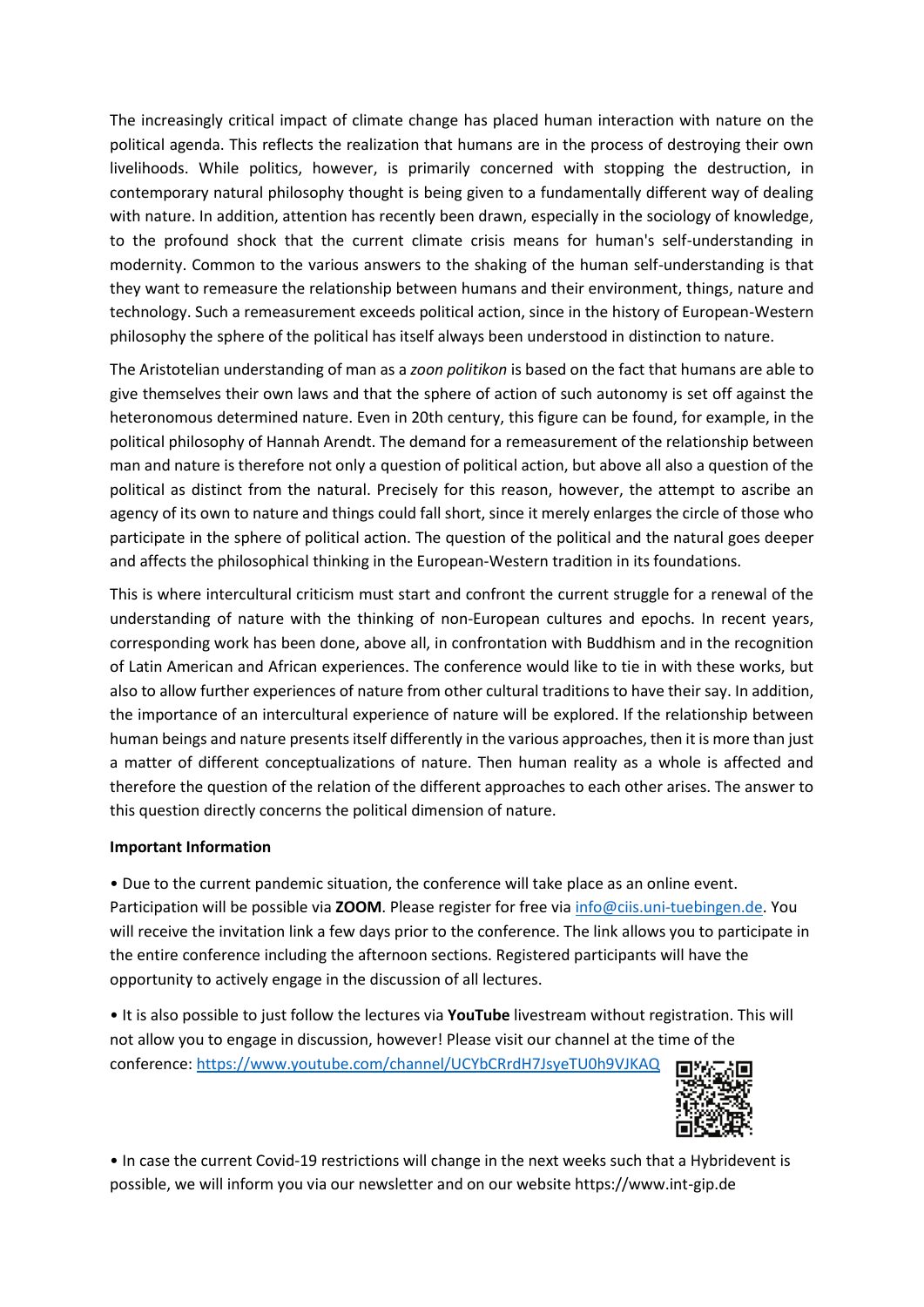### **Friday, 4 June 2021 1**

| Location: Alte Aula   Moderation: Dorothee Kimmich (University of Tübingen) |                                                               |  |
|-----------------------------------------------------------------------------|---------------------------------------------------------------|--|
| 09:00                                                                       | Welcome and Introduction to the Conference                    |  |
|                                                                             | by Niels Weidtmann, President of GIP (University of Tübingen) |  |
| 10:00                                                                       | <b>Short Break</b>                                            |  |
|                                                                             | <b>James Ogude (University of Pretoria)</b>                   |  |
| 10:15                                                                       | Ubuntu and the Principle of Co-Agency:                        |  |
|                                                                             | Reflection on nature-human nexus in African ecology           |  |
| 11:15                                                                       | <b>Short Break</b>                                            |  |
| 11:30                                                                       | Philippe Descola (Collège de France, Paris)                   |  |
|                                                                             | Cosmopolitics of the Earth                                    |  |
| 12:30                                                                       | Lunch Break                                                   |  |

|       | <b>Section 1</b>                               | <b>Section 2</b>                                        |
|-------|------------------------------------------------|---------------------------------------------------------|
| 14:30 | <b>Nature in non-Western Traditions</b>        | <b>Religions and Nature</b>                             |
|       | mod. Elise Coquereau-Saouma                    | mod. Markus Wirtz                                       |
|       | (University of Vienna)                         | (University of Cologne)                                 |
|       | <b>Cédric Molino-Machetto</b>                  | <b>Munjed M. Murad</b>                                  |
| 14:35 | (Université Toulouse Jean-Jaurès)              | (Harvard Divinity School)                               |
|       | Ibn Khaldûn: politics and nature, a biological | Developing/Discovering Theories for the Study of the    |
|       | anthropology of power and violence             | Non-Human in Islam and Christianity                     |
| 15:20 |                                                | <b>Short Break</b>                                      |
|       | Silvia Donzelli                                | <b>Michael Reder</b>                                    |
|       | (Universities of Bielefeld and Hamburg)        | (Hochschule für Philosophie Mündchen)                   |
| 15:25 | African environmental ethics and politics      | Für eine relationale und (inter-)kulturelle Politik der |
|       |                                                | Natur. Über liberale Klimapolitik und ihre              |
|       |                                                | Begrenzungen aus interkultureller Perspektive           |
| 16:10 | <b>Short Break</b>                             |                                                         |
|       | <b>Hanna McGaughey</b>                         | <b>Fernando Wirtz</b>                                   |
| 16:15 | (Universität Trier)                            | (Universität Tübingen)                                  |
|       | A (Modern) Reflection of (Japanese) Nature     | Myth and Nature in Miki Kioyshi and Kōsaka Masaaki      |
| 17:00 |                                                | <b>Short Break</b>                                      |
| 17:05 | <b>General Discussion</b>                      | <b>General Discussion</b>                               |
| 17:30 |                                                | <b>Coffee Break</b>                                     |

|       | Location: Alte Aula   Moderation: Niels Weidtmann (University of Tübingen) |
|-------|----------------------------------------------------------------------------|
| 18:00 | <b>Rita Segato (University of Brasilia):</b><br>tba                        |
| 19:00 | End of Day 1                                                               |

 $1$  The indicated times of the program below refer to Central European Time.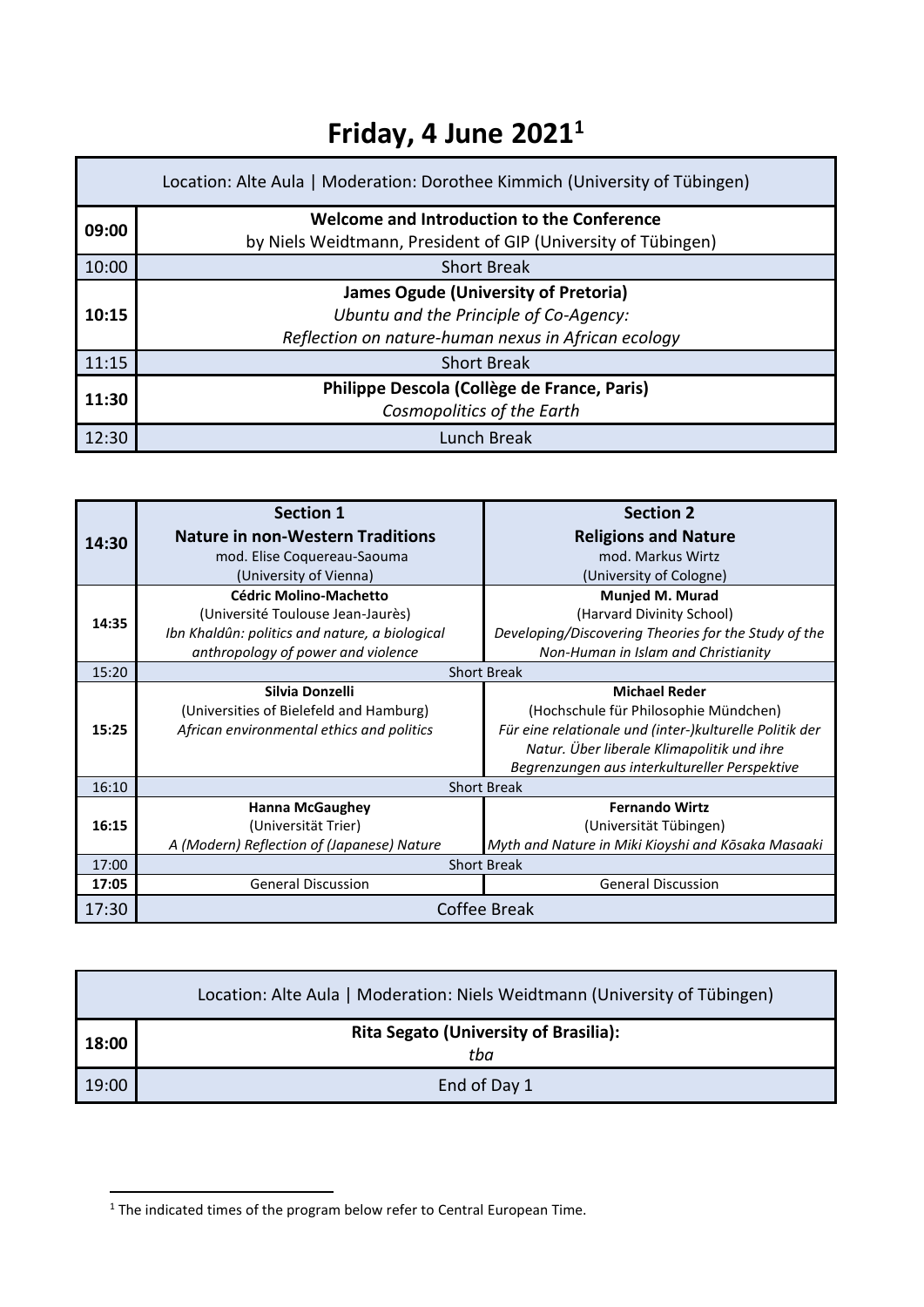## **Saturday, 5 June 2021**

|       | Location: Alte Aula   Moderation: Rolf Elberfeld (University of Hildesheim)                                                                                  |
|-------|--------------------------------------------------------------------------------------------------------------------------------------------------------------|
| 09:00 | <b>Meera Baindur (Manipal University Jaipur)</b><br>Nature as matter of beings and the politics of matter<br>in Indian traditions and thought                |
| 10:00 | <b>Short Break</b>                                                                                                                                           |
| 10:15 | Hiroshi Abe (University of Kyoto)<br>Der Mensch als politisches Wesen auf Basis von Natur?                                                                   |
| 11:15 | <b>Short Break</b>                                                                                                                                           |
| 11:30 | Angela Roothaan (Vrije Universiteit Amsterdam)<br>Where Politics and Philosophy Intersect -<br>Deconstructive, Postcolonial, Indigenous Approaches to Nature |
| 12:30 | Lunch Break                                                                                                                                                  |

|       | <b>Section 3</b>                              | <b>Section 4</b>                                          |
|-------|-----------------------------------------------|-----------------------------------------------------------|
| 14:30 | <b>Politics of Nature</b>                     | <b>Decolonial Approaches to Nature</b>                    |
|       | mod. Eveline Cioflec                          | mod. Abbed Kanoor                                         |
|       | (University of Tübingen)                      | (University of Tübingen)                                  |
|       | Ana Vieyra                                    | Zaida Olvera                                              |
| 14:35 | (Emory University)                            | (AU of Mexico State / NAU of Mexico)                      |
|       | Valuing nature without naturalizing value     | A Philosophical Approach to the Concept of the            |
|       |                                               | Nature Reserve: The Problem of Spatial Exclusion          |
| 15:20 |                                               | <b>Short Break</b>                                        |
|       | Juan Ignacio Chávez                           | <b>Massimiliano Lacertosa</b>                             |
|       | (Pontifical Catholic University of Peru)      | (University of Warwick)                                   |
| 15:25 | National Futures: Science, literature, and    | The perspective of the myriad things (wanwu 萬物)           |
|       | cartography in Argentina and Peru             | in the Zhuangzi $\#$ $\neq$ and the possibility of a non- |
|       |                                               | anthropocentric vision of nature                          |
| 16:10 |                                               | <b>Short Break</b>                                        |
|       | <b>Alexander Stingl (IAS Warwick)</b>         | <b>Pius Mosima</b>                                        |
|       | <b>Gilles Lhuilier (ENS Rennes)</b>           | (University of Bamenda)                                   |
| 16:15 | Discussing Rights of Nature, Human Rights,    | African 'consensus democracy' and nature: an              |
|       | and Earth Transnational Law on the example of | intercultural approach to the politics of conservation    |
|       | Blue Economy legal cases                      |                                                           |
| 17:00 | <b>Short Break</b>                            |                                                           |
| 17:05 | <b>General Discussion</b>                     | <b>General Discussion</b>                                 |
| 17:30 | <b>Coffee Break</b>                           |                                                           |

|       | Location: Alte Aula   Moderation: Niels Weidtmann (University of Tübingen)                                                                              |
|-------|---------------------------------------------------------------------------------------------------------------------------------------------------------|
| 18:00 | Seyyed Hossein Nasr (George Washington University)<br>The Significance of Nature in Human Life $-$<br>Spiritually, Intellectually and Socio-Politically |
| 20:00 | <b>Meeting of GIP Members</b>                                                                                                                           |